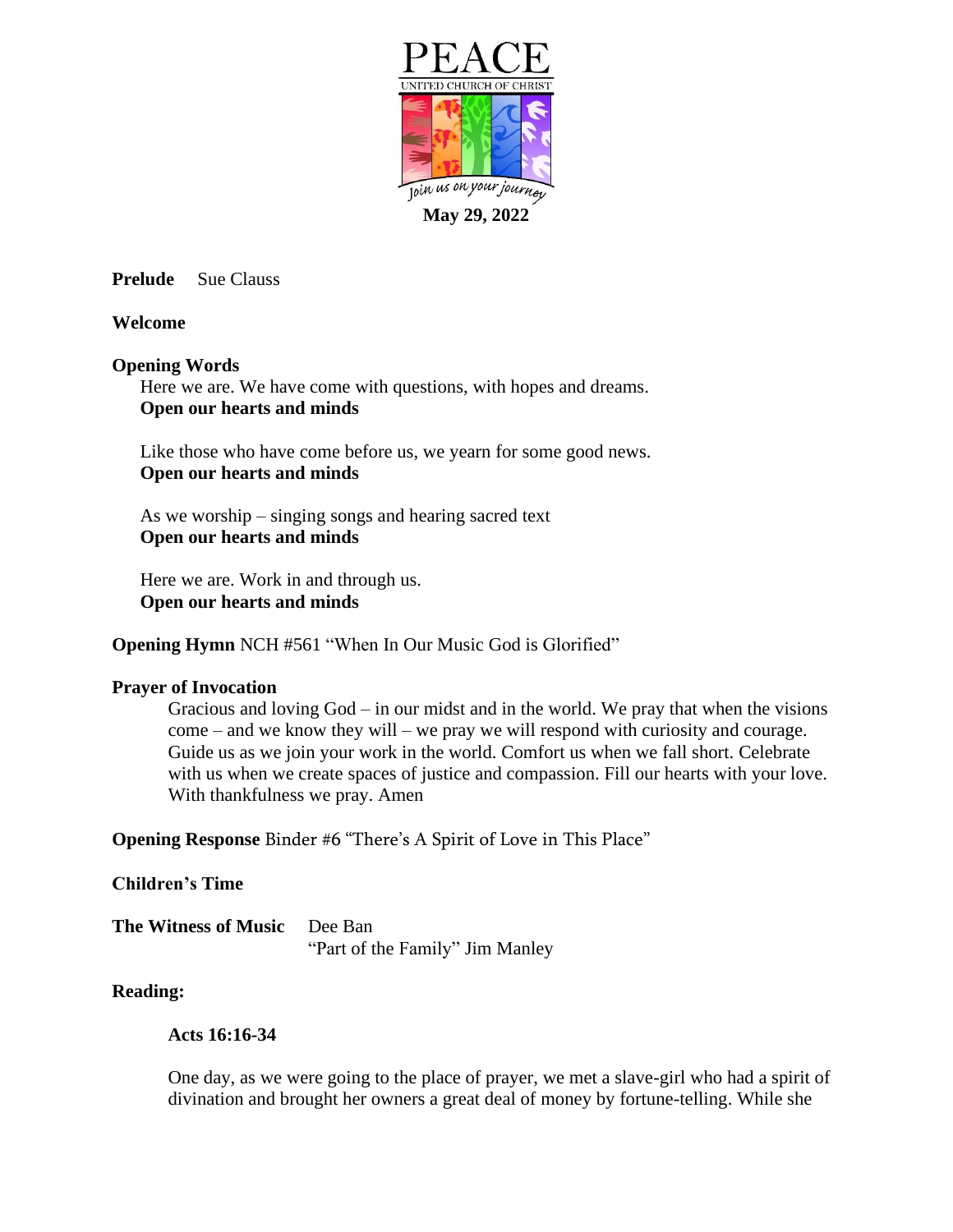followed Paul and us, she would cry out, 'These men are slaves of the Most High God, who proclaim to you a way of salvation.' She kept doing this for many days. But Paul, very much annoyed, turned and said to the spirit, 'I order you in the name of Jesus Christ to come out of her.' And it came out that very hour.

But when her owners saw that their hope of making money was gone, they seized Paul and Silas and dragged them into the market-place before the authorities. When they had brought them before the magistrates, they said, 'These men are disturbing our city; they are Jews and are advocating customs that are not lawful for us as Romans to adopt or observe.' The crowd joined in attacking them, and the magistrates had them stripped of their clothing and ordered them to be beaten with rods. After they had given them a severe flogging, they threw them into prison and ordered the jailer to keep them securely. Following these instructions, he put them in the innermost cell and fastened their feet in the stocks.

About midnight Paul and Silas were praying and singing hymns to God, and the prisoners were listening to them. Suddenly there was an earthquake, so violent that the foundations of the prison were shaken; and immediately all the doors were opened and everyone's chains were unfastened. When the jailer woke up and saw the prison doors wide open, he drew his sword and was about to kill himself, since he supposed that the prisoners had escaped. But Paul shouted in a loud voice, 'Do not harm yourself, for we are all here.' The jailer called for lights, and rushing in, he fell down trembling before Paul and Silas. Then he brought them outside and said, 'Sirs, what must I do to be saved?' They answered, 'Believe on the Lord Jesus, and you will be saved, you and your household.' They spoke the word of the Lord to him and to all who were in his house. At the same hour of the night he took them and washed their wounds; then he and his entire family were baptized without delay. He brought them up into the house and set food before them; and he and his entire household rejoiced that he had become a believer in God.

#### **For the wisdom contained in these holy words, we give thanks. Amen**

**Sermon** Rev. Dr. Wendy Bruner

**Hymn** Handout "God, Our Nation Feels the Loss"

#### **Joys and Concerns**

#### **Prayer**

Creator, who art in heaven, hallowed be your name. Your kin-dom come, your will be done on earth as it is in heaven. Give us this day our daily bread, and forgive us our debts as we forgive our debtors, and lead us not into temptation, but deliver us from evil. For yours is the kin-dom, and the power, and the glory for ever and ever. Amen.

#### **How shall we join God's work in the world?**